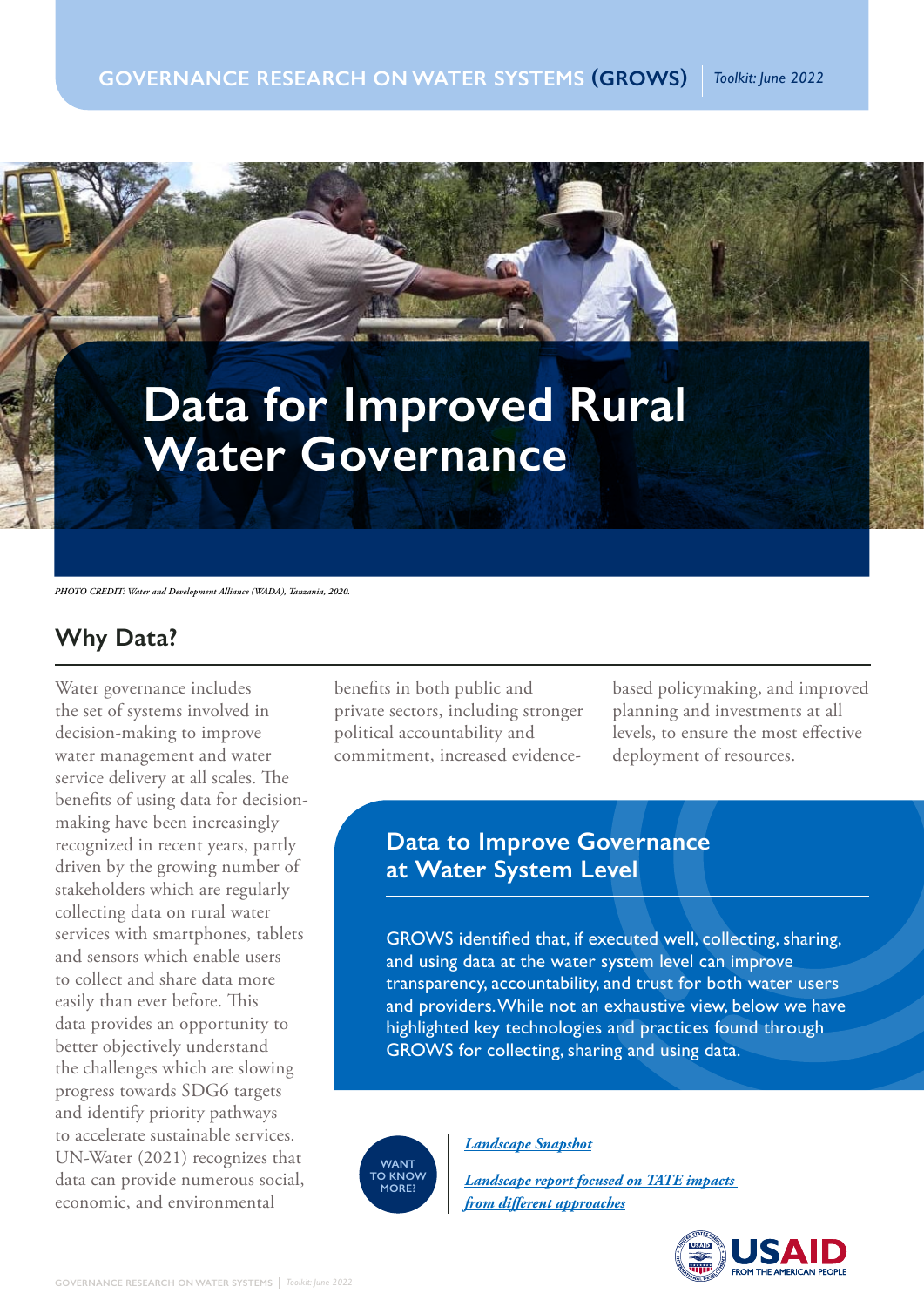## **Collecting Data**

- Audits, which shed light on service providers' finances and operations, can increase transparency, accountability, and trust, especially if they are regularly carried out by an external and independent party, with the results made available in easy-tounderstand formats to regulatory organizations, government, and/or water users.
- Electronic taps and smart meters provide increased transparency about the amount of water disbursed and tariffs collected, which allows providers to be held accountable if this data is shared publicly. Electronic taps can also increase trust from both providers and users that water will be paid for and that the rates are fair.
- Remote monitoring of water system functionality can increase transparency, accountability and trust if the information is shared publicly and acted upon in a way which improves system performance.

### **Sharing Data**

- Community meetings can increase transparency, accountability and trust, if the meetings are conducted in a manner in which technical and financial information is shared by providers, can be easily understood by community members, and can allow for feedback and questions from the community.
- Publishing performance reports can increase transparency, accountability, and trust if financial and/ or technical information is shared in a way which can be easily accessed and understood by water users and regulators.
- Information dashboards can increase transparency, accountability, and trust if users are able to regularly access dashboards that present easily understood accurate and relevant information.

#### **Utilizing Data**

- Retrospective monitoring increases transparency and accountability in terms of the quality of work completed. Such information can be shared with other stakeholders to further increase transparency around performance. The capability to directly monitor work performed by private actors can increase users' trust that contracted work will be completed at a high standard.
- System-wide assessment tools can increase transparency and accountability by clearly defining a common and comprehensive set of metrics, which are used to measure and track system performance over time and making the data on those metrics publicly available. Trust can also be increased if the tools lead to improved system performance.

# **Collecting and Sharing Functionality Data at Scale**

Governments and other organizations have made efforts to compile functionality and other relevant water system data at national or district scale to provide a comprehensive understanding at different geographic scales. Relevant national examples include the *Tanzania Water Point Mapping System* and the *Uganda Water Atlas.*

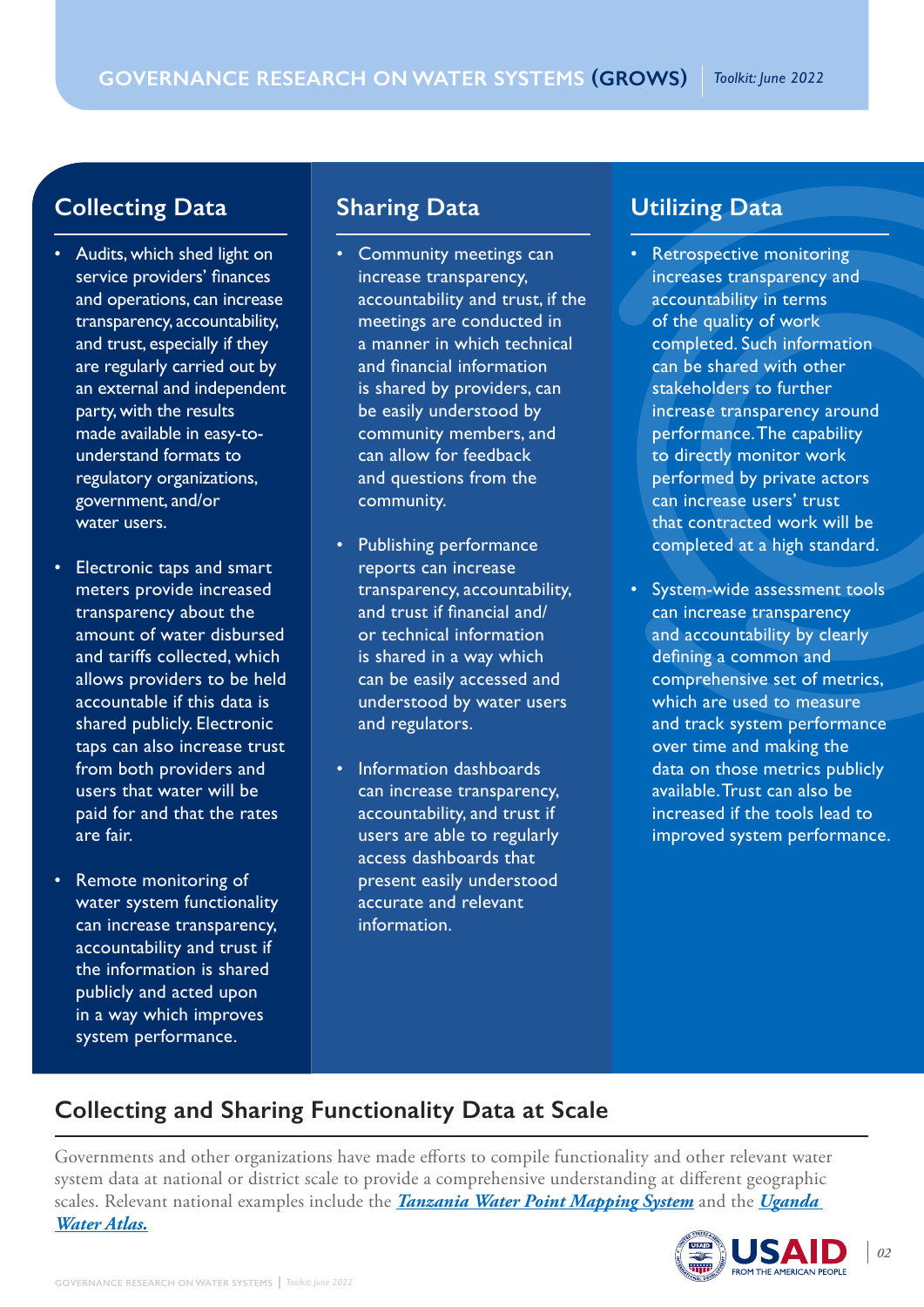#### **Using Data to Inform Decisions**

At the national and international scale, progress towards Sustainable Development Goal 6 (SDG6) is tracked by national governments and by the *WHO/UNICEF Joint Monitoring Programme for Water Supply, Sanitation and Hygiene* (JMP). JMP provides nationally representative information on drinking water service levels using household surveys including the USAID funded Demographic Health Survey (DHS), the UNICEF Multiple Indicator

Cluster Surveys (MICS), and national census information. [Please note that JMP also provides insights on sanitation and hygiene service levels, as well as WASH in schools and health care facilities.]

The *Water Point Data Exchange* (WPdx) harmonizes and compiles water point data from disparate sources using a data standard to provide a comprehensive view of

available rural decentralized water point infrastructure.

WPdx offers a suite of *decision support tools* based on the open dataset, which provide coverage estimates based on access to infrastructure, along with recommendations on locations for rehabilitations, new construction and preventative maintenance, which can be used to inform budgeting and planning.

**The Water Point Data Exchange (WPdx) is a platform for stakeholders to share, access and use data to support evidence based decisions and improve rural water governance.**